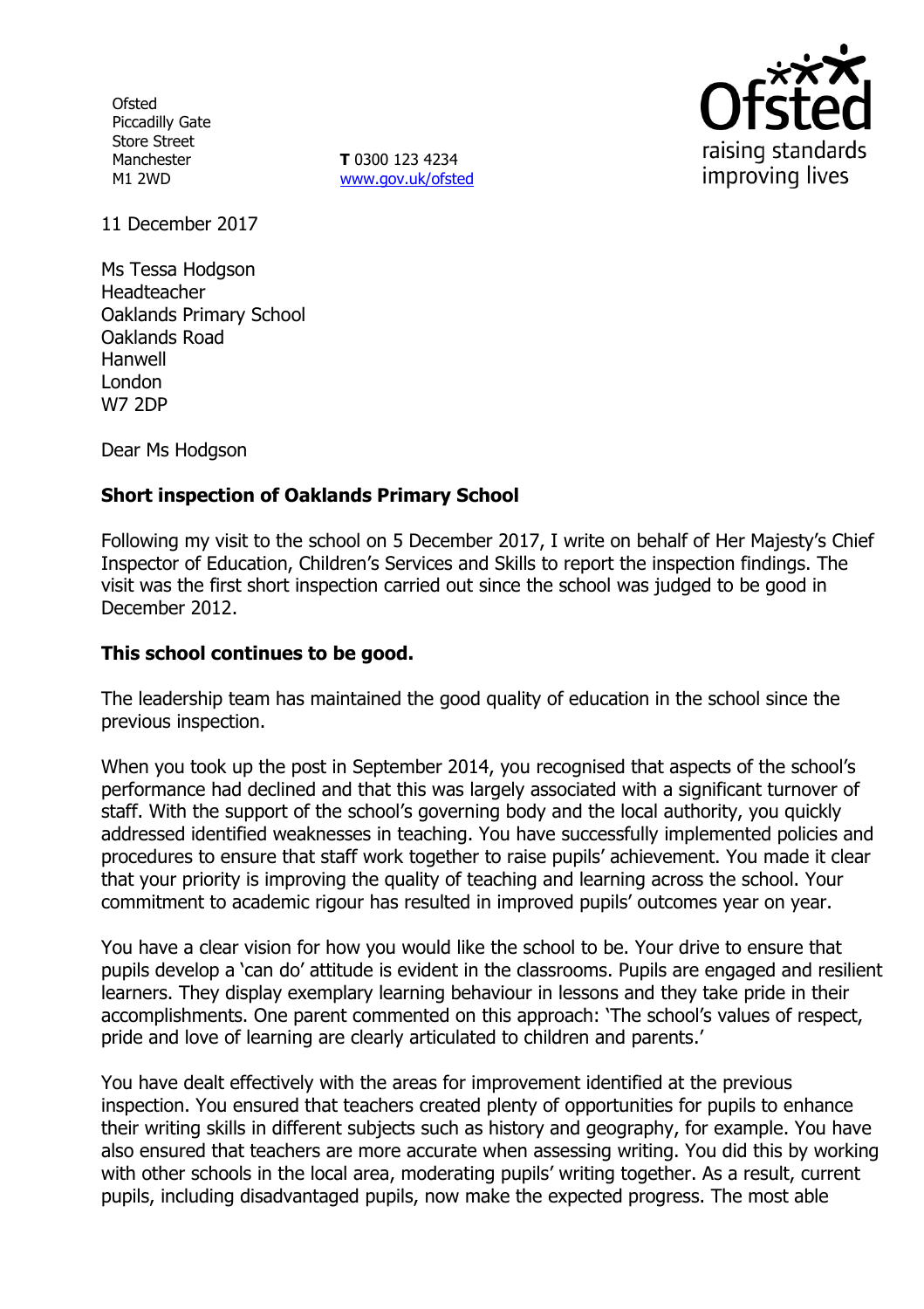

pupils, including the most able disadvantaged pupils, are now achieving the greater depth standards in writing. You are aware, however, that there are still areas that need further improvement, particularly pupils' reading. You have also started working with teachers to improve the teaching of science. While this is showing some impact, there is still work to be done to ensure that pupils are stretched and challenged in this subject.

The governing body provides leaders with effective support and challenge. Governors are knowledgeable and regularly check the actions taken by leaders to secure improvements. They fulfil their strategic role effectively. They evaluate the work of school leaders accurately. They ensure that evaluations of performance are linked to pupils' outcomes.

### **Safeguarding is effective.**

The leadership team has ensured that all safeguarding arrangements are fit for purpose. Records are detailed and of high quality. All staff receive regular training and information about safeguarding pupils. The designated safeguarding leads regularly check the effectiveness of the training staff have received. They do this by undertaking regular quizzes to check on staff's understanding of their safeguarding roles and responsibilities. They also monitor the frequency and quality of referrals.

Pupils feel safe at school. They know whom to go to when they have any worries or concerns. They say, 'You always have someone to talk to: a friend, a teacher or the school counsellor.' They show a deep understanding of how to keep themselves safe at home, at school or online. They talk about the roles of 'e-cadets,' pupils who are trained to support their peers when accessing the internet or when using any mobile devices.

### **Inspection findings**

- During our initial discussion, we agreed to look at pupils' achievement in reading, particularly that of pupils from disadvantaged backgrounds. We reviewed the assessment information from both 2016 and 2017. This showed that, overall, pupils' progress in reading was in line with the national averages for key stage 1 and key stage 2. However, a much lower proportion of disadvantaged pupils made the expected progress than was the case nationally.
- In response to these outcomes, leaders have taken effective steps to strengthen the teaching of reading. The teaching of phonics is very effective. Pupils in key stage 1 receive regular and effective phonics sessions taught by highly trained teachers. As a result, outcomes of the Year 1 phonics screening check has been improving year on year.
- Visits to lessons showed that staff provide clear guidance and ask pupils questions that help them think more deeply about the texts they read. As confirmed by the school's assessment information, a greater proportion of pupils are now on track to achieve the standard expected for their age. This includes pupils from disadvantaged backgrounds. However, a lower proportion of the most able pupils, including the most able disadvantaged pupils, are reaching the greater depth standards and this remains a priority for the school.
- The second key line of enquiry related to the effectiveness of the teaching of writing to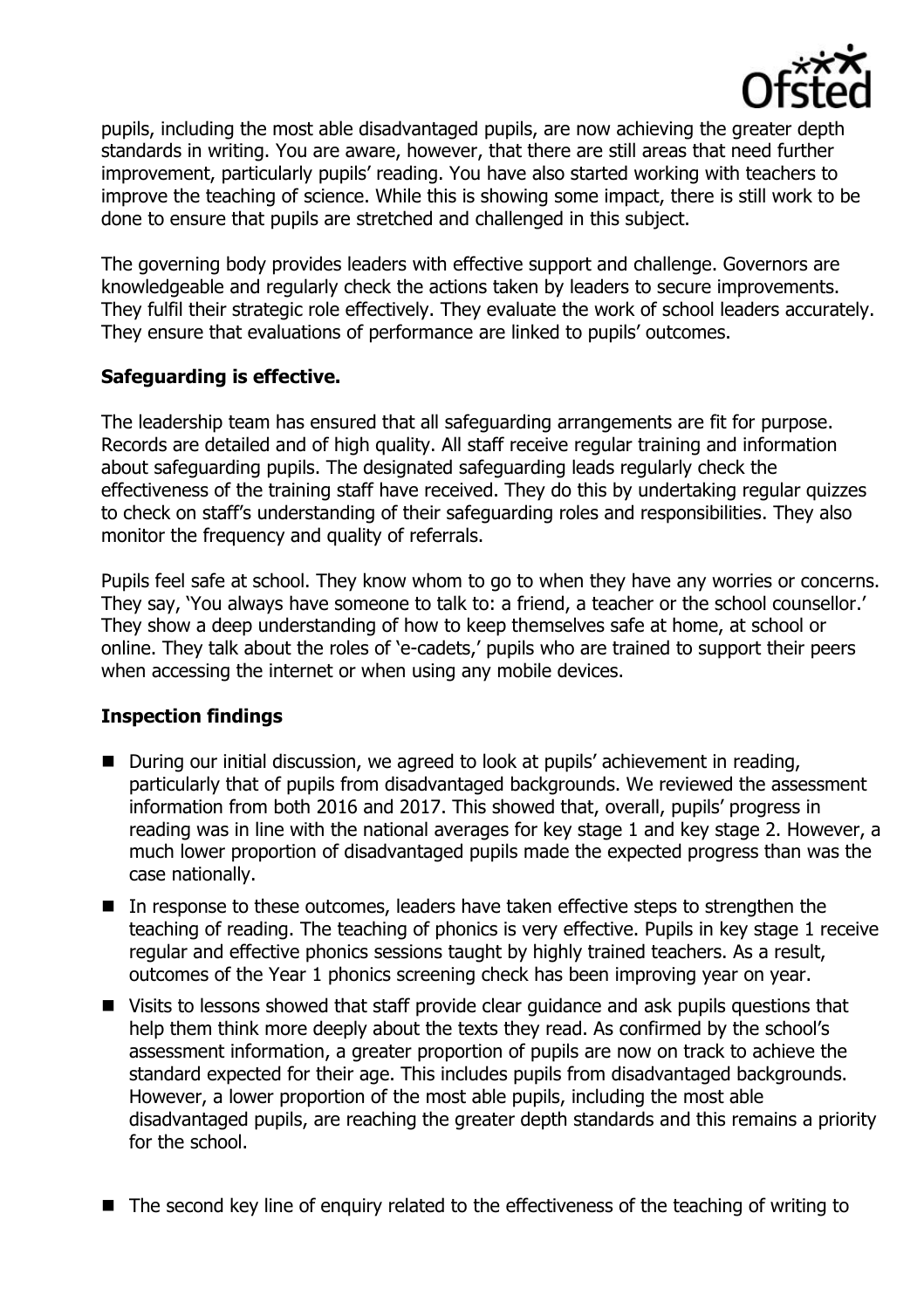

raise attainment, particularly that of disadvantaged pupils. In 2017, this group of pupils performed less well than others in writing at the end of Year 6.

- School leaders have acted quickly to improve writing across the school. You have established a clear link between the teaching of early reading and writing. In key stage 1, part of the phonics programme gives opportunities for pupils to practise their spelling, grammar and punctuation. Pupils' work in books shows that they are able to use and apply these skills when writing at length.
- Similarly, writing in key stage 2 shows that pupils are responding positively to adults' high expectations and the guidance they receive. Pupils take pride in their work and spend considerable time and effort to edit their writing. As a result, they produce writing which meets and, in some cases, exceeds the expected standards. The most able pupils, including the most able disadvantaged pupils, respond well to challenges which enable them to achieve greater depth standards in writing.
- We also looked at how pupils are achieving in science. This was because in 2016 and 2017, pupils' attainment at the end of key stages 1 and 2 was below the national average. You have put in place a curriculum plan which underpins pupils' progress in science across the school. Teachers are in the early stages of implementing this plan. Work in books shows that pupils are now beginning to engage in lessons which allow them to pose questions about the world around them. For example, themes include the human body in Year 1 and testing magnets in Year 3.
- Older pupils in school are now given opportunities to plan and implement investigations and to test their ideas. However, these activities are not always followed through with practice and consolidation to ensure that pupils acquire the knowledge and skills they need to reach the expected standards in science.
- Finally, we looked at pupils' attendance. While attendance overall was above the national average in 2016, disadvantaged pupils and those who have special educational needs and/or disabilities have lower attendance rates.
- School leaders monitor pupils' absence rigorously. School leaders and governors have sent a unified message on the importance of attending school regularly and take a zero tolerance approach to absence. They work alongside the local authority, applying penalties for unauthorised absences.
- Leaders regularly meet with families whose children are at risk of non-attendance. These meetings enable families and school leaders to work together. This approach is proving effective because the attendance of pupils in these groups is improving.

# **Next steps for the school**

Leaders and those responsible for governance should ensure that:

- $\blacksquare$  the teaching of reading stretches and challenges the most able, including the most able disadvantaged, pupils so that they reach the greater depth standards
- in science, pupils practise and consolidate skills and knowledge so that a higher proportion of them reach the expected standards.